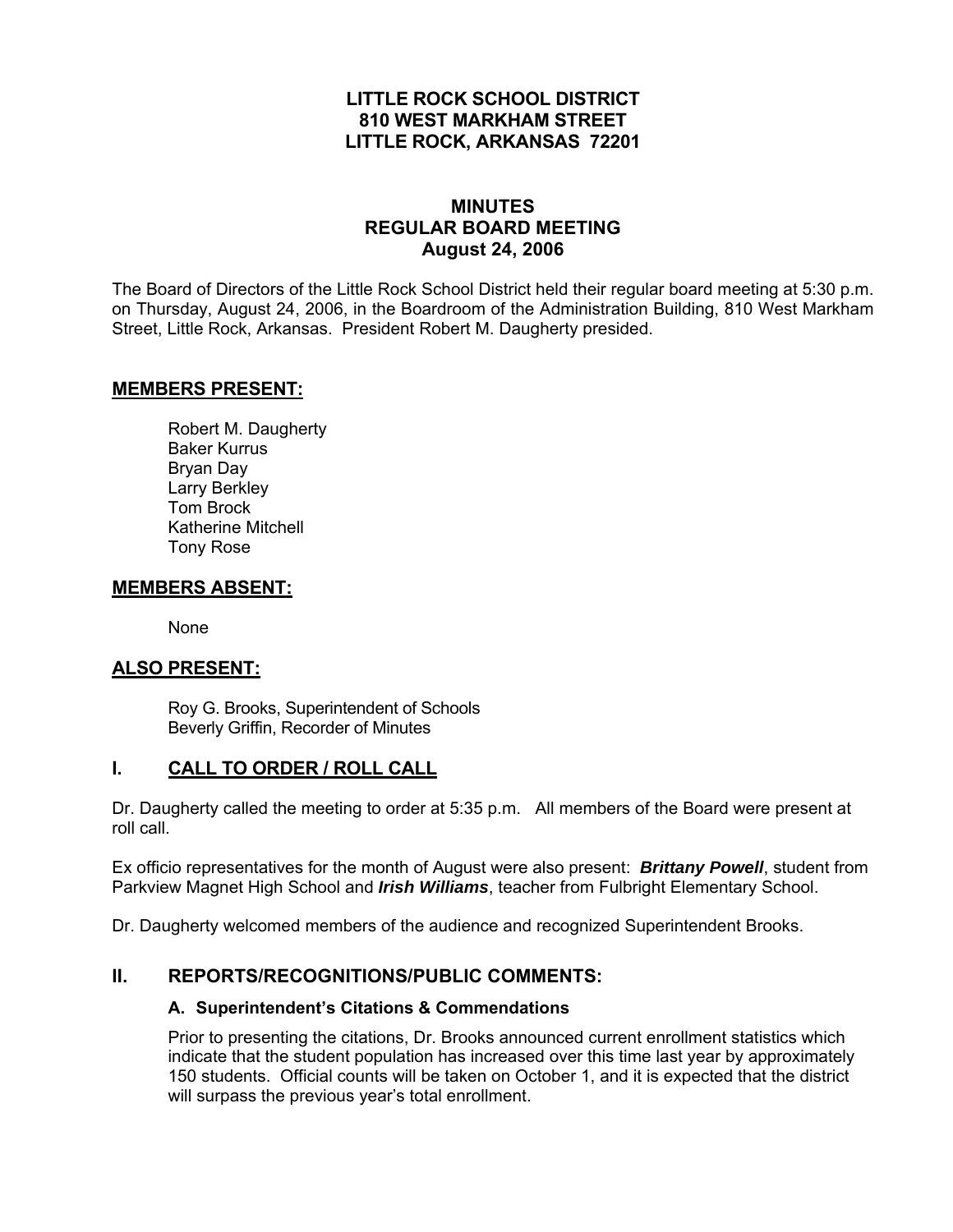Dr. Brooks also announced that he would visit each of the district's schools and administrative facilities prior to the end of October. Board members were invited to go along with him or to make their own personal visits to the district's schools and office sites.

**Bobby Jones**, Director of Safety & Security, was invited to attend the board meeting along with a few of the school-based security officers. Present were Don Allen, Supervisor of District Security Officers; Jackie Fells, Supervisor at Central High School, Montez Peterson, Supervisor at Hall High School; and Bert Gatlin, Mobile Security Officer. School security officers have received new uniforms, which consist of a navy blazer with the LRSD security logo and khaki slacks.

**Heidi Campbell**, teacher at Mabelvale Magnet Middle School, was named a winner of the 2006 National Outstanding Educator of the Year Award by Project Learning Tree. Superintendent Brooks announced that she was one of only five educators in the nation to receive this prestigious award, and she was presented with a superintendent's citation in honor of this recognition.

Dr. Brooks introduced **Monica Ball**, formerly a science teacher at J. A. Fair Magnet High School, who is now assigned to Parkview. Ms. Ball recently received the 2006 Outstanding Environmental Educator Award from the Arkansas Environmental Educators Association.

**Tiffani Jones**, teacher at Forest Heights Middle School, was one of 23 educators nationwide to receive the "Great Books Great Teachers" award from the Great Books Foundation. This award honors teachers for helping their students read carefully, think critically, listen intently and speak and write persuasively. Ms. Jones was presented a certificate of recognition for this honor.

Ex-officio representatives for the month of August were also presented with certificates of appreciation for their service to the board. The teacher representative was **Irish Williams** from Fulbright Elementary School, and the student representative was **Brittany Powell** from Parkview Magnet High School.

Dr. Daugherty presented a plaque to **Bryan Day** in recognition of his three years of service on the Little Rock School District Board of Directors. This was Mr. Day's last board meeting, with elections to his position as the Zone 3 representative taking place prior to the September board meeting.

### **B. Remarks from Citizens**

Teacher **Amanda Taylor** spoke in favor of the merit pay / pay for student performance incentive program at Wakefield Elementary. She stated that the program enabled teachers to monitor student achievement more closely and gave students confidence in their ability to succeed on standardized tests. She stated that it was beneficial for the students to be able to monitor their own progress and that teachers were better able to collaborate to ensure student success. She asked the board to support the efforts to continue this initiative for the teachers and students at Wakefield.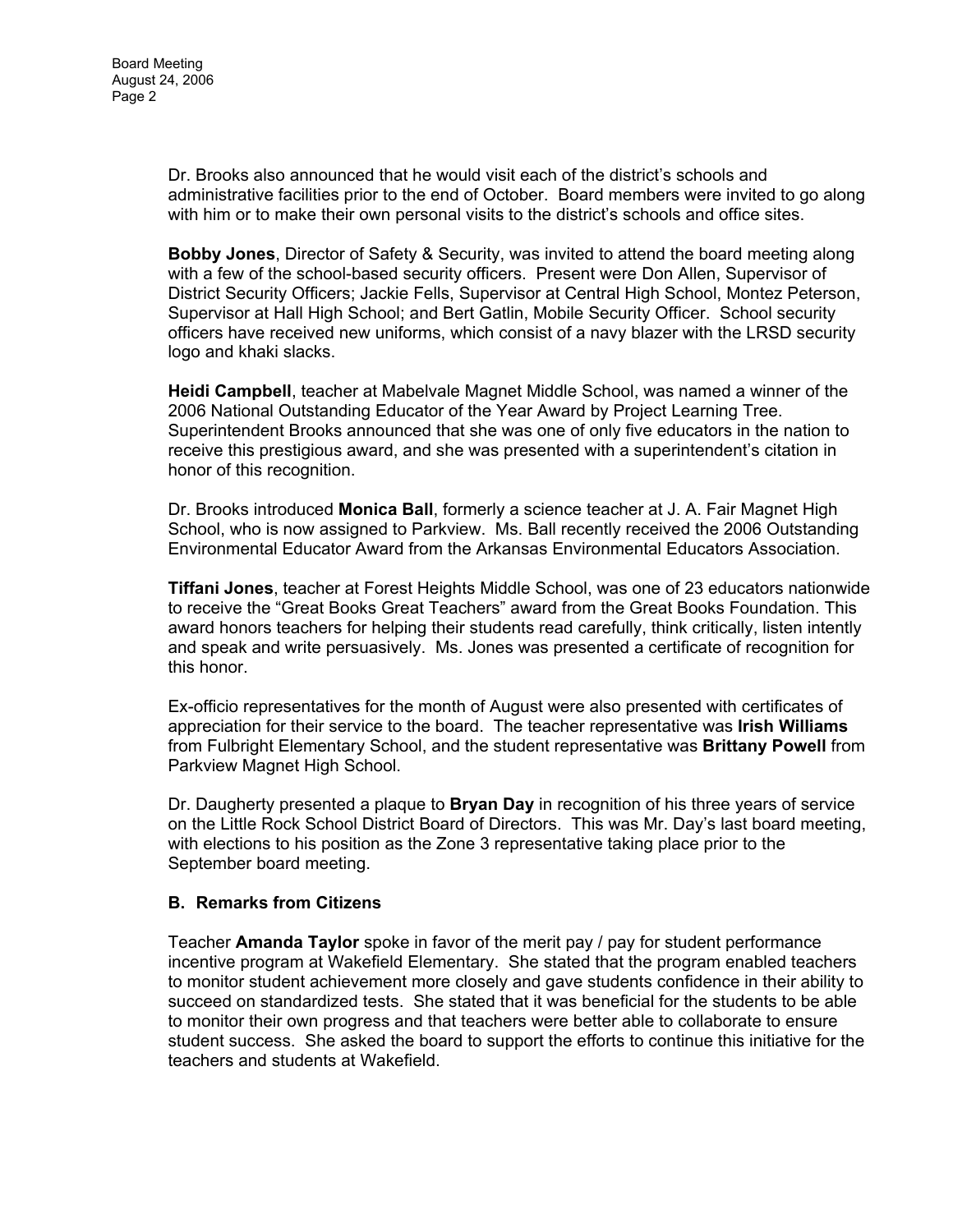**Kim Romaine**, also a classroom teacher at Wakefield, spoke in support of the merit pay program initiative. She stated that the program had served as a recruitment tool to attract and keep quality teachers at Wakefield and that they were pleased to have an opportunity to participate in an initiative geared toward student success. She stated that there had been an increase in staff morale and that the students had benefited from seeing teachers who were upbeat and positive about teaching. Ms. Romaine noted that the assessments not only allowed teachers to measure student strengths and weaknesses, but also helped identify their own instructional strengths and weaknesses. She encouraged the board to support the pay for performance program at Wakefield.

## **C. PTA Council**

**Bernadette Turner,** PTA Council president, thanked the board for the opportunity to highlight PTA Council activities at each monthly board meeting. She reminded the board that PTA Council Meeting dates were posted on the LRSD website and included on the school calendar. Meetings are held monthly and she invited board members to attend when their schedules would allow; lunch is served 11:00 a.m. and the business meeting starts at 11:30 a.m.

## **D. Little Rock Classroom Teachers Association**

No report.

## **E. Joshua Intervenors**

No report.

# **III. REPORTS AND COMMUNICATIONS:**

## **A. Remarks from Board Members**

Mr. Rose thanked everyone who had worked hard to bring about a "spectacular" start to the 2006-2007 school year. He reported that he had visited Parkview, Rockefeller and Central, and that he would be visiting additional schools over the next few weeks.

Mr. Brock also reported visiting schools, noting that he had already been to 6 or 7 schools this first week of the school year. He stated that teachers he had visited with were pleased with progress made over the summer, noting that school buildings and grounds are cleaner than in years past. He commended the custodial staff and cafeteria workers for their commitment to doing their best for the students.

Mr. Kurrus thanked Bryan Day for his three years of service on the board and observed that it was very good news that there were contested races for seats on the LRSD Board. He stated that this was an indication that the community wants to be involved in making a positive contribution to education in our city. He thanked Dr. Brooks and other administrators for the remarkable amount of progress made over the past few years. He stated personal satisfaction in knowing that an agreement was reached that allowed teachers to start school on time with a contract that provided a substantial salary increase. He promised that the board "would not take their eye off the ball" and that he would continue to do whatever possible to raise educational achievement across the district.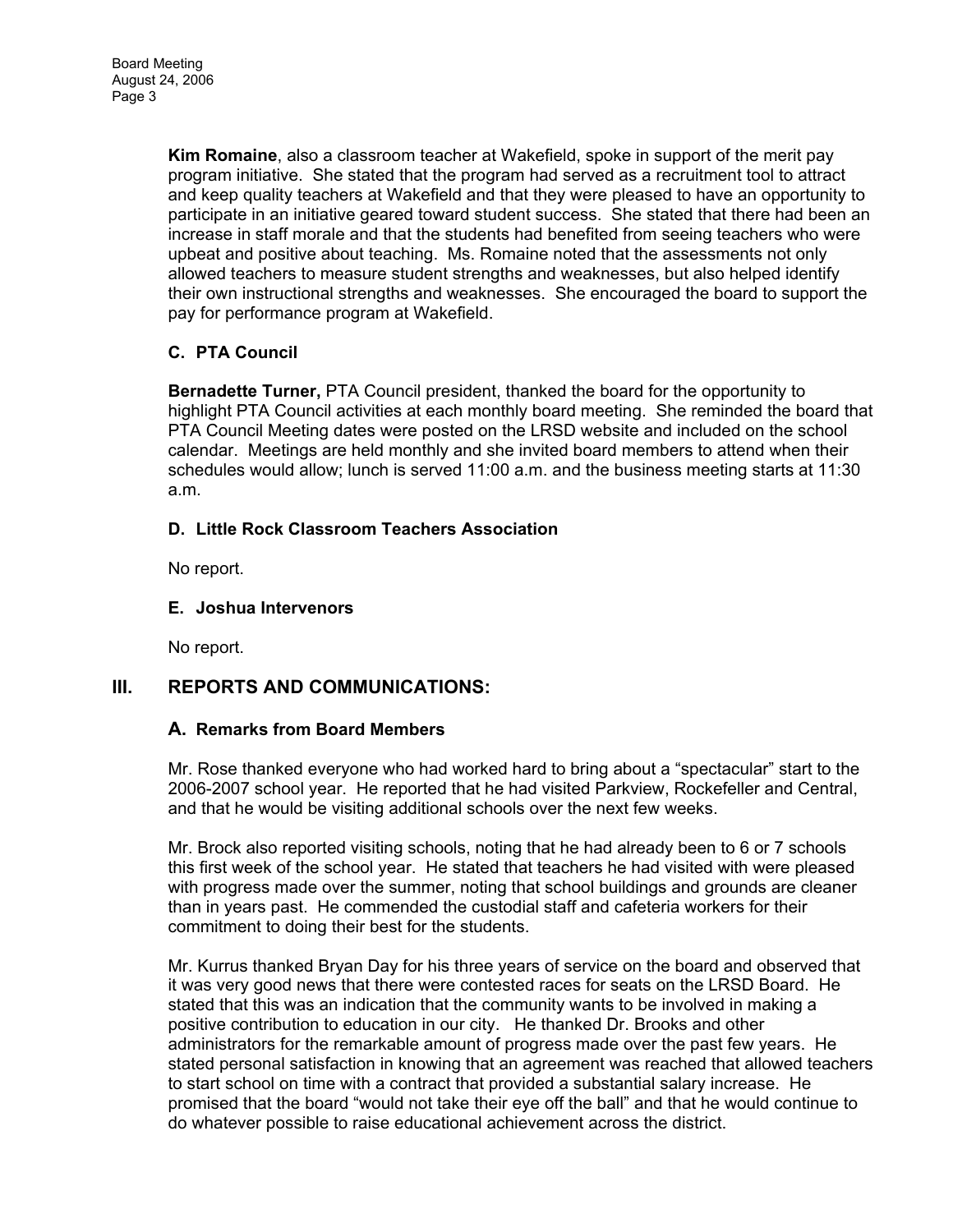Mr. Berkley also congratulated everyone who contributed to the smooth opening of school. In addition, he responded to remarks made by the teachers from Wakefield earlier in the meeting and noted that there was a difference of opinion on the issue of pay for performance. He stressed that the teachers who spoke before the board felt strongly that incentive pay plans strengthened the relationship between teachers in the schools; the union has taken the opposite position. He asked those in the listening audience to think when they go to vote in the September school board election. He reminded listeners that the current board had made great strides in strengthening the financial stability of the district and has taken a progressive approach to improve student achievement.

Dr. Mitchell wished all school personnel a very successful year, noting that teachers work very hard no matter which school they are assigned to work. She reminded teachers that student achievement is the ultimate goal and she encouraged them to do their very best this school year.

In addition, Dr. Mitchell reported that she had received a report she requested from the administration regarding staffing after last years' reorganization. She stated that very few positions at the administrative level were eliminated; and that a lot of support staff positions were reduced or eliminated. She was not able to determine from the report where \$1 million was saved, since the majority of positions eliminated were secretarial and support staff positions. Dr. Mitchell stated that the majority of the employees affected by the reorganization were African Americans who had worked for the district for 25 or 30 years. She reiterated that she was not opposed to change, or opposed to the reorganization, but that the Superintendent should have taken more time to examine the district and determine what people were doing before their cutting positions. She asked the board to ensure that the administration acts fairly when dealing with employees to avoid creating distrust and animosity.

### **B. Update: Legal Issues & Concerns - - Chris Heller**

Mr. Heller arrived after this point in the agenda; he had been detained by a court hearing and was excused from providing an oral report. He did provide a written summary for the board's review.

## **C. Update: Title IX - - Sadie Mitchell**

Dr. Sadie Mitchell provided a brief summary of the district's Title IX compliance and a PowerPoint presentation of specific participation in athletic activities across the district. A written summary was provided as part of the board's agenda.

### **D. Update: Special Services Division**

Dr. Olivine Roberts presented an oral report and PowerPoint summary regarding special education services to students across the LRSD. Dr. Daugherty had requested the report as a briefing for board informational purposes.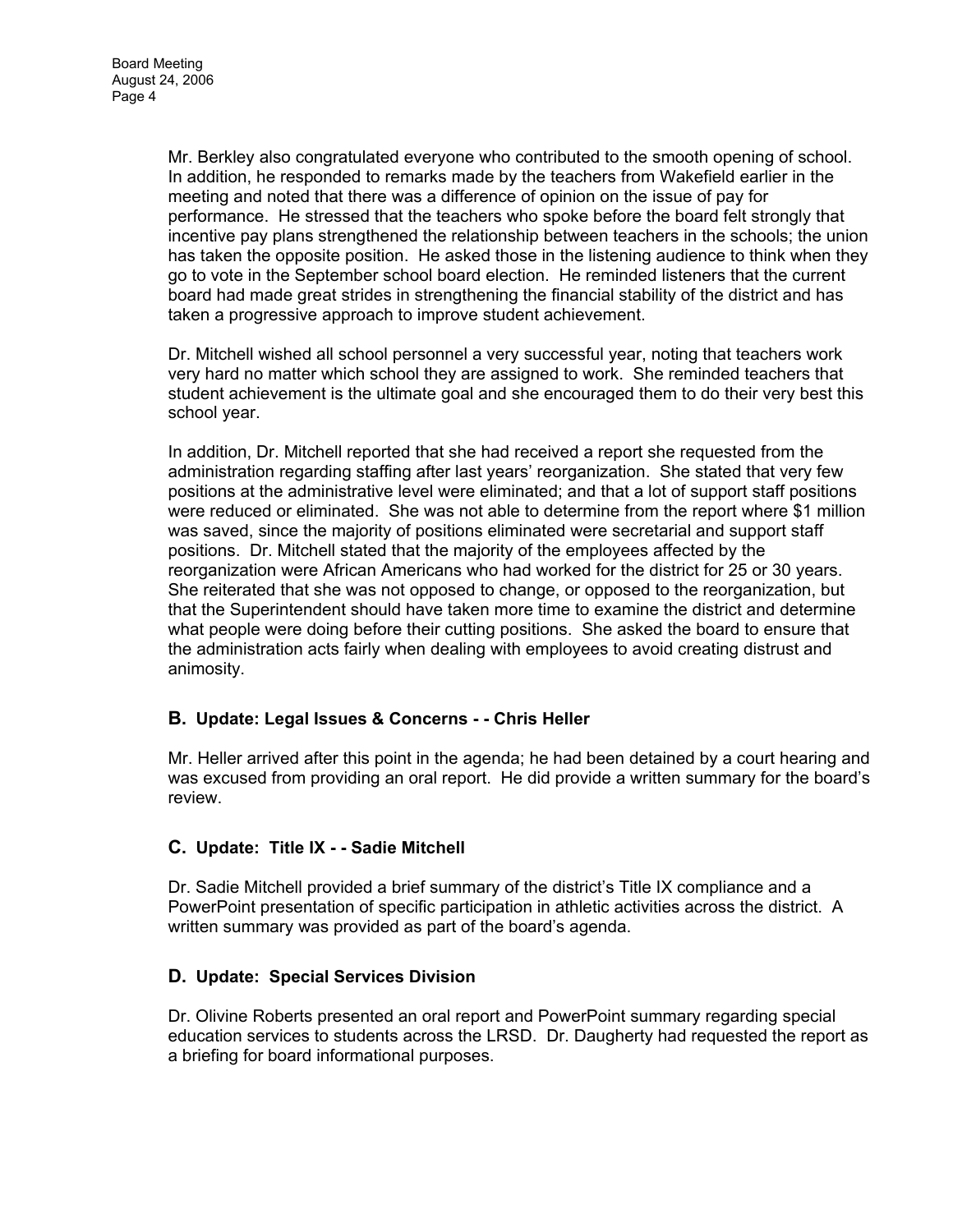## **E. Budget Update**

No report.

### **F. August 2006 Construction Report/Bond Projects**

Bill Goodman's report was printed in the board's agenda. There were no additional questions or requests.

### **G. Student Assignment Report**

Dr. Watson was present, but there were no questions from the Board.

### **H. Internal Auditors Report**

Mr. Becker's monthly summary report was printed in the board's agenda.

## **IV. APPROVAL OF ROUTINE MATTERS:**

### **A. Minutes**

Minutes from the regular board meeting held on July 27 and from a special meeting held on July 31, 2006 were presented for the board's review and approval. Mr. Berkley moved to approve the minutes as submitted; Mr. Kurrus seconded the motion and it **carried unanimously**.

# **V. BOARD POLICY AND REGULATIONS REVIEW:**

## **A. Second Reading: Policy Revision – FCB – Closing of Schools**

Policy FCB provides guidelines for closing schools that are no longer required for the district's educational or administrative purposes. The policy was approved on first reading at the July board meeting, and was presented for second reading approval and authorization for implementation. Mr. Berkley moved to approve the policy as presented on second reading; Mr. Rose seconded the motion and it **carried 6-1**, with Dr. Mitchell casting the no vote.

# **VI. EDUCATIONAL SERVICES**

## **A. Achievement Challenge Pilot Project Expansion**

The superintendent presented a resolution requesting Board approval to continue the Achievement Challenge Pilot Project for an additional school year. The district would assume the second-year cost of the program at Wakefield Elementary School and the thirdyear costs associated with the program at Meadowcliff Elementary School. Three private foundations, the Hussman Foundation, the Brown Foundation and the Walton Family Foundation, would provide funding for first year program costs at Geyer Springs, Mabelvale and Romine elementary schools. An evaluation of the programs would be conducted by the University of Arkansas, paid by the Walton Family Foundation. Dr. Jay Greene from the University of Arkansas attended the board meeting and provided details of the evaluation process.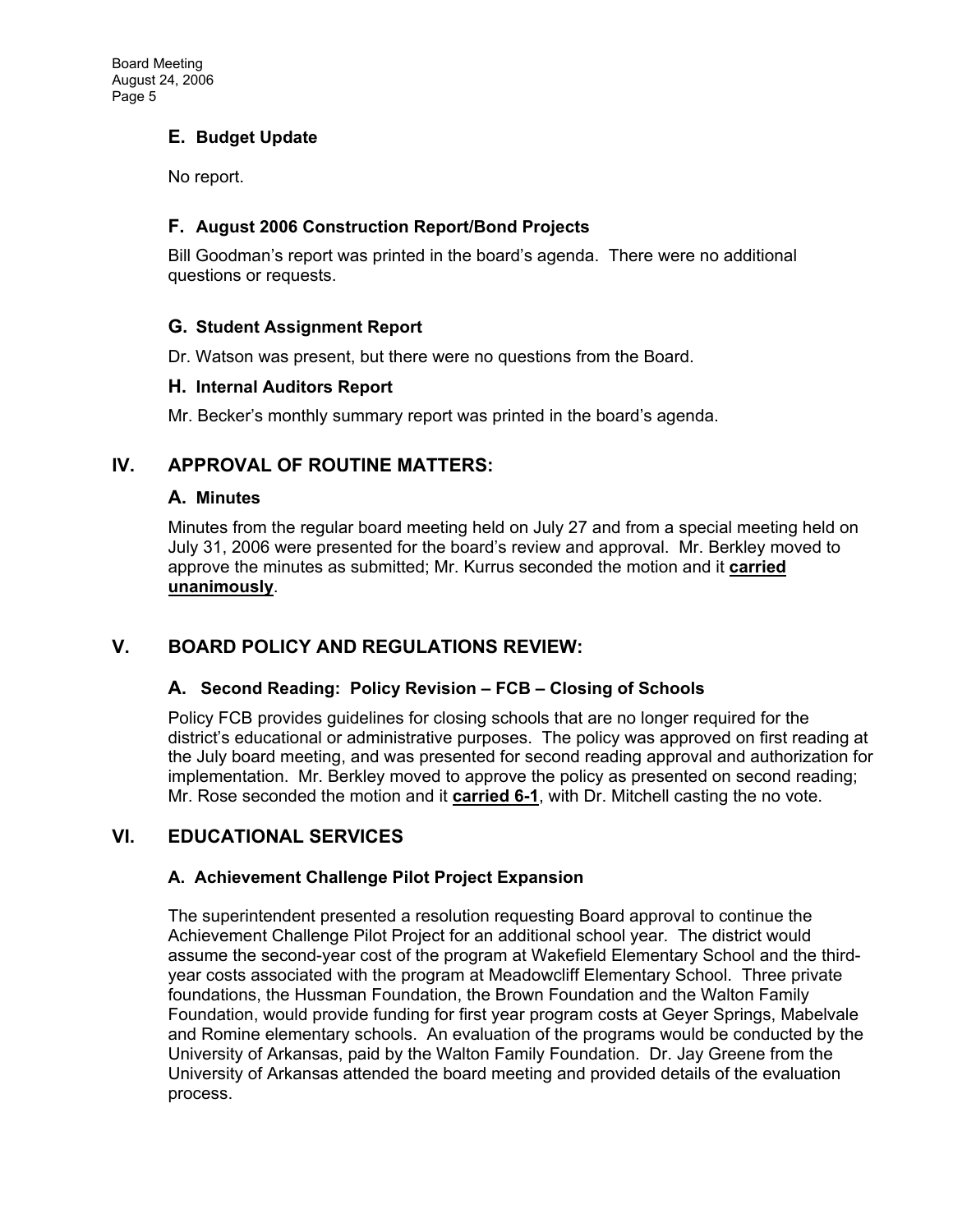In conjunction with the continuation of the Achievement Challenge Pilot Program, a Teacher Rewards Study Commission will be formed to conduct research and develop recommendations for future teacher rewards initiatives in the LRSD. The commission will include parents, teachers, and community leaders, in addition to school and district administrators. Mr. Hattabaugh was present and provided a brief recap of information provided at the August agenda meeting.

Mr. Rose moved to approve the continuation of the pilot project at Wakefield and Meadowcliff; and to authorize expansion to Geyer Springs, Mabelvale, and Romine; and to authorize the evaluation by the University of Arkansas. Mr. Berkley seconded the motion and it **carried 6-1**, with Dr. Mitchell casting the no vote.

## **B. Quarterly Update**

The  $8<sup>th</sup>$  quarterly update was provided for the board's review and comment. Once approved by the board, the report will be submitted to the Court on or before September 1, 2006 as ordered by Judge Wilson. Mr. Day moved to approve the submission as presented; Mr. Brock seconded the motion and it **carried 6-0-1**, with Dr. Mitchell abstaining.

## **VII. HUMAN RESOURCES**

### **A. Personnel Changes**

Routine personnel issues were provided in the board's agenda. One administrative promotion was also included: Ms. Barbara Williams was an instructional technology specialist and was recommended for promotion to the position of Coordinator of Instructional Technology. Mr. Day moved to approve the personnel items presented. Mr. Brock seconded the motion and it **carried unanimously**.

### **B. Appointment of Assistant Principal for McClellan High School**

Mr. Clausey Myton was recommended for the position of Assistant Principal at McClellan High School. He was introduced to the board at the August agenda meeting. Mr. Rose moved to approve the superintendent's recommendation; Mr. Brock seconded the motion and it **carried unanimously**.

### **C. Appointment of Assistant Principal for J. A. Fair High School**

Dr. Brooks introduced Mr. Earnest McGee, and asked the board to approve his appointment to the position of assistant principal at J. A. Fair High School. Mr. McGee was formerly assigned to Parkview Magnet High School. Mr. Brock made a motion to approve the appointment. Mr. Rose seconded the motion and it **carried unanimously**.

## **VIII. FINANCE & SUPPORT SERVICES**

## **A. Apperson Alternative Learning Center Property**

As required by board policy *DN – School Property Disposal,* the administration presented a resolution for the declaration of the property located at 800 Apperson Street as surplus to the operational needs of the district. The property formerly housed the Alternative Learning Center and prior to that time was Carver Elementary School. Mr. Berkley moved approval of the recommendation, Mr. Rose seconded the motion and it **carried unanimously**.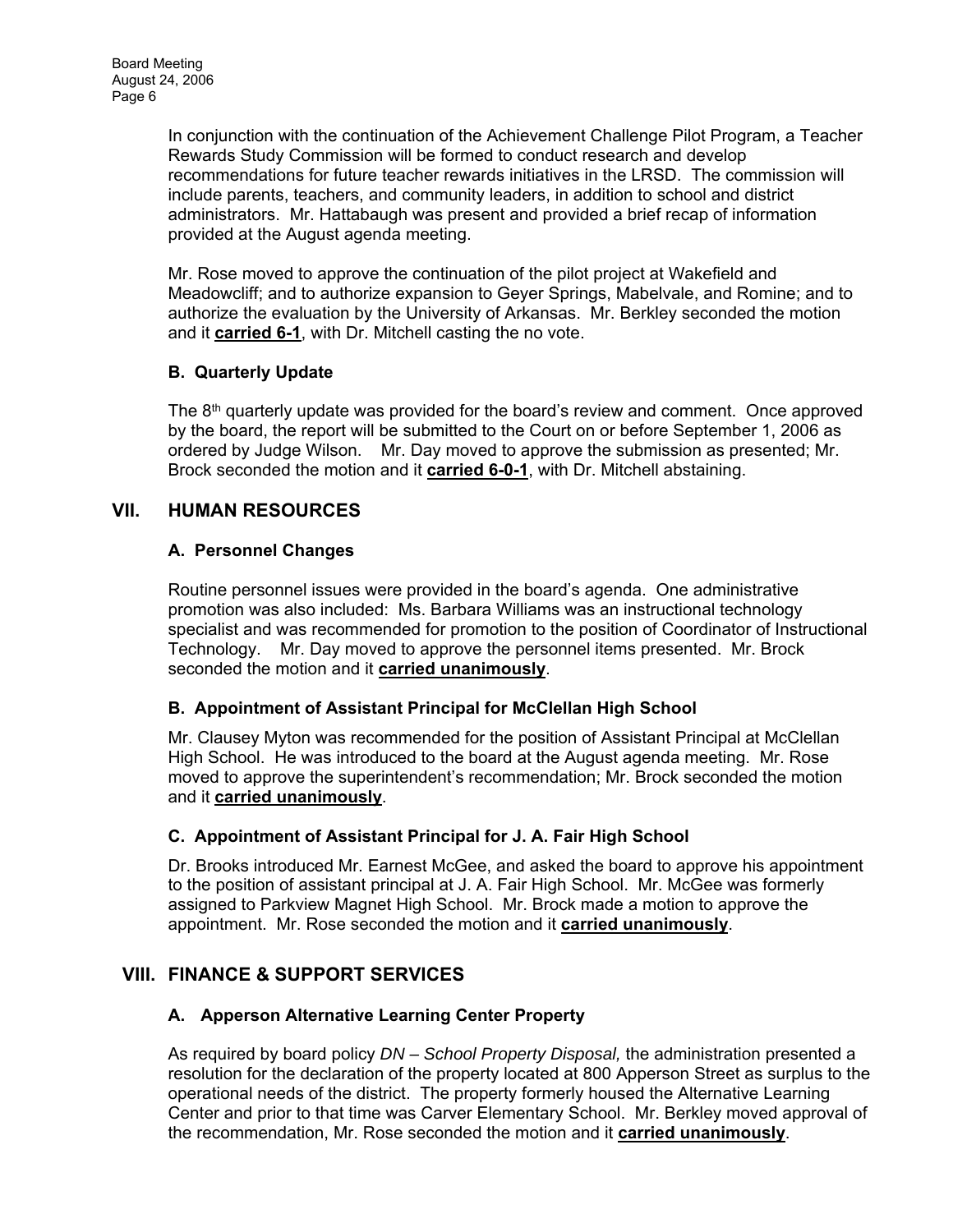#### **B. Board Resolutions for the District to Join the Cooperative Purchasing Network and the Texas Arkansas Purchasing System**

Two resolutions were presented for action that would authorize the administration to enter into the Cooperative Purchasing Network and the Texas-Arkansas Purchasing System. These partnerships would allow the district to purchase needed goods and services at the lowest possible price under Arkansas procurement rules and regulations. Full details were provided as part of the board's agenda; Mr. Milhollen was present to respond to questions. Mr. Brock made a motion to approve the resolutions as presented. Mr. Berkley seconded the motion and it **carried unanimously**.

### **C. Financial Reports**

Mark Milhollen provided a summary review of the end of year budget reports. He also provided a brief overview of the development of the 2006-07 school year budget and advised the board that an electronic budget would be provided for board review the first week of September. At that time the administration will ask the board to convene a special meeting at the September 14 agenda meeting so that the budget can be reviewed and approved prior to the September 15 Arkansas Department of Education deadline.

## **IX. CLOSING REMARKS**

Mr. Day requested a moment to make closing comments. He spoke to the audience regarding his three years on the board and thanked his fellow board members for their support and for sharing their expertise in public school boardsmanship. He expressed regret that he was not able to serve as a long long-term board member, but that his ability to serve as actively as he desired was hampered by his career commitments with the City of Little Rock. He pledged his continuing support to the district, the PTA, and to other members of the board. Mr. Day asked union officials to approach the board in a non-combative and cooperative manner and to remember that we are all in the business of public education to serve the children.

# **EXECUTIVE SESSION**

Mr. Kurrus moved to convene an executive session at 7:35 p.m. for the purpose of discussing an extension and amendments to the superintendent's contract. Mr. Rose seconded the motion and it **carried unanimously**.

The board returned from executive session and reported no action was taken. Mr. Rose then made a motion to increase the superintendent's annual compensation to \$198,000 per year; to void the portion of the contract that included family health insurance; and to increase the annual car allowance from \$9000 to \$11,000. Mr. Day seconded the motion.

Prior to the vote, Mr. Berkley offered an amendment to the original motion; to pay a bonus of \$30,000 to the Superintendent if he remains with the LRSD for three additional years and receives good evaluations. Mr. Day seconded the amendment.

On the amendment, the board **approved 6-1**, with Dr. Mitchell casting the "no" vote. On the amended motion, the vote was **6-1**, with Dr. Mitchell casting the "no" vote.

Mr. Rose moved to extend the superintendent's contract by one additional year; Mr. Brock seconded the motion and it **carried 5 – 2**, with Dr. Mitchell and Dr. Daugherty casting "no" votes.